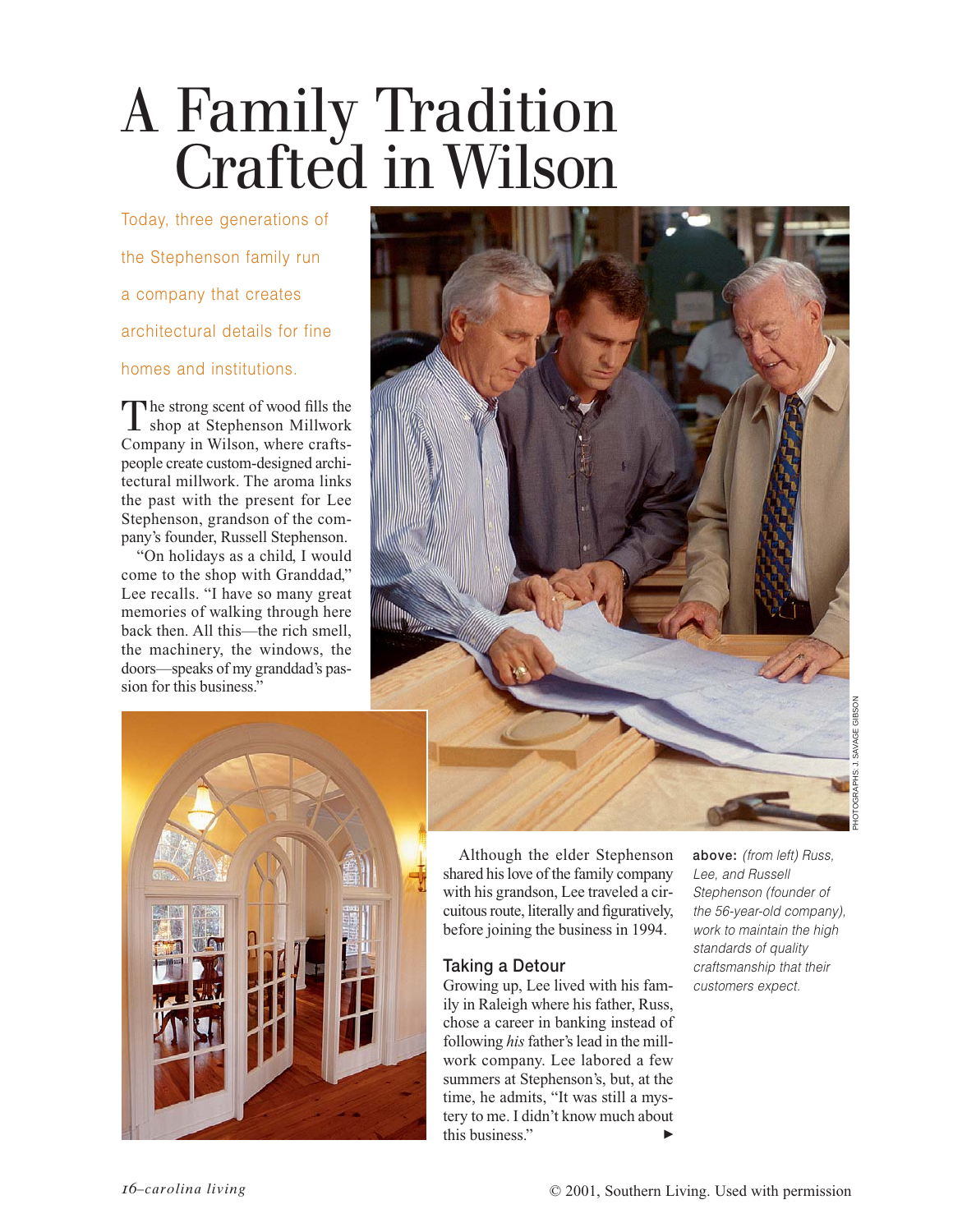**right:** *Experienced craftspeople at Stephenson Millwork Company produce a wide range of customized architectural millwork, including windows and doors.* **far right:** *The company's custom products enhance the interiors and exteriors of fine homes such as this.*



Before graduating from Wake Forest, Lee approached his grandfather about starting a career with the company. "I expected him to jump out of his chair with excitement," Lee says. "Instead, he said 'No, you need to make your own way first.'"

Stunned, Lee left Wilson that day disappointed. "Looking back, I know it was the best advice he could have given me," he concedes.